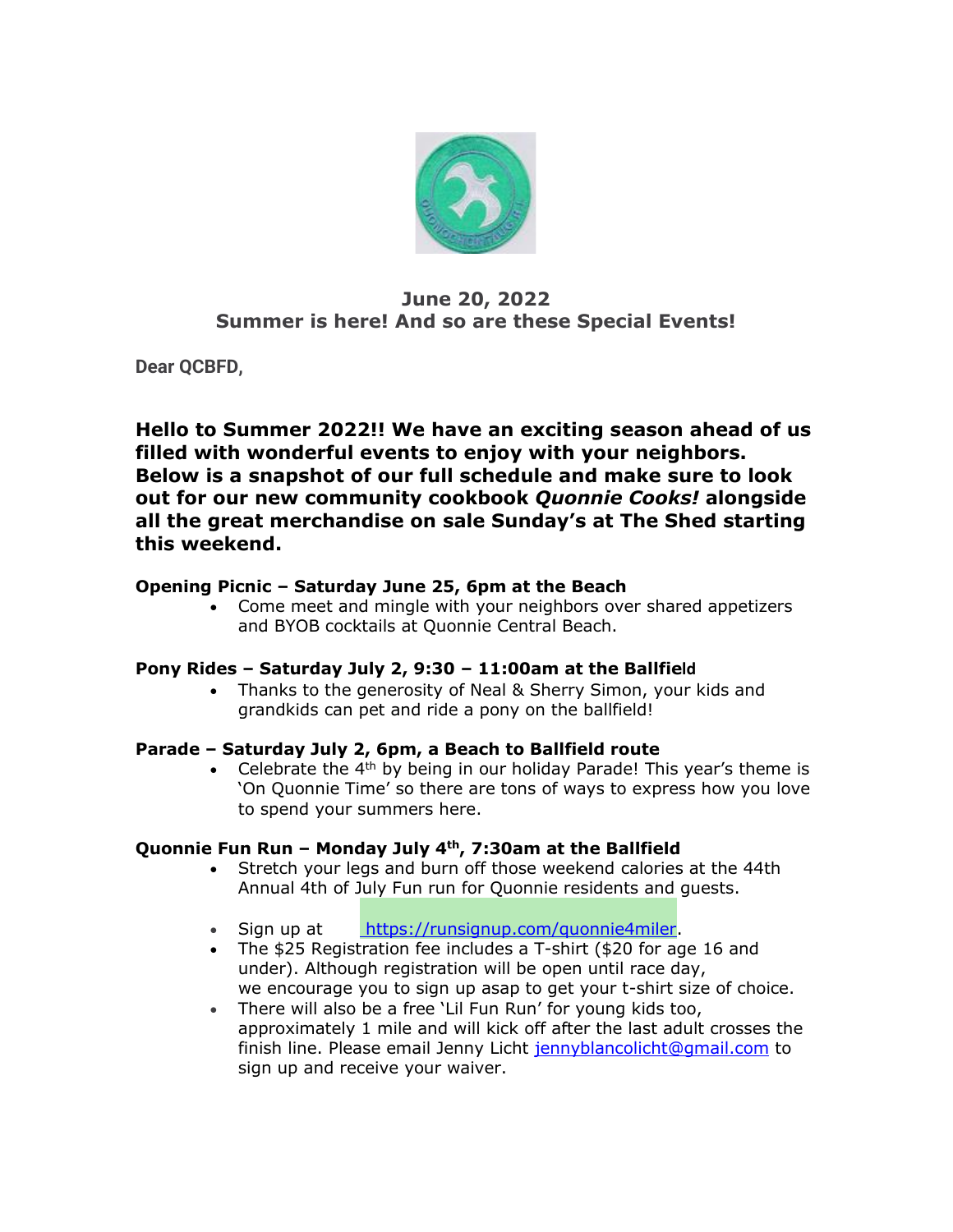### **Kids Movie Night – Saturday July 9th, dusk at the Ballfield**

• Watch a movie the whole family can enjoy with beach chairs and blankets on the ballfield. Movie selection to be announced soon.

### **QCB 90th Anniversary Dance – Saturday July 16th, 6:30pm at the Ballfield**

- After a 2 year delay the Anniversary party is back on! Please join us for a celebratory evening of dinner and dancing under the stars!
- Evening includes Peet's Point Oysters, Catered Dinner and live 8 piece Fever Band. BYOB
- Tickets on sale now. \$30 per person and attendees must be 21+ years old
- For tickets/information, call Kathy Alperin or email [QCB.DinnerParty@gmail.com.](mailto:QCB.DinnerParty@gmail.com) Sign up form is also in Spring

Packets and on [Quonniecentral.org](https://r20.rs6.net/tn.jsp?f=0011F9KGmKBB5Mc98vb1TqCb91l4jJiyg8Ikcgqvv8j-0lLXYiCBdM-oBqs3Ho9lrUYMgaAk1OWMycZ8ofLrtbxwv-PEjTYiF3aa15TDQoza_IKzOGfyTy-uNIysywwXC-p5GF_LHfhtml033z_2F1okw==&c=P7_bNxkyrZ0IcHqt00oclQUQhWr30Tk1EBVaBUzjbXxu7QJSXo8qcA==&ch=6TSez1d1Vptu_kq5Dd9P-YdjDSZfvevfPHKUeVQlsEtuaDBXGWz_ig==)

### **Quonnie's Got Talent Open Mic Night – Saturday July 30th, 7pm at the Ballfield**

• Come perform and cheer on your neighbors at Quonnie's first talent show. All ages are welcome, and all talents and skills are encouraged!

### **Quonnie Social – Saturday August 6th, 6pm at the Ballfield**

• Welcome in the month of August with cocktails and shared appetizers on the ballfield with your neighbors and friends.

### **Kids Scavenger Hunt – Wednesday, August 10th, 6pm at the Ballfield**

• A popular event for children of all ages. Complete with a mini hunt on the Ballfield for the little ones, and for the older kids, a Central Beach neighborhood wide bike riding scavenger hunt. Kids should bring their bikes and their sense of adventure!

### **Adult Movie Night – Friday August 12th, dusk at the Ballfield**

• Enjoy another evening under the stars watching a great movie together with your neighbors. Selected movie title to be announced soon.

#### **Sandcastle Contest – Saturday August 13th, daytime at the Beach**

• Come to the beach and build a sand sculpture masterpiece! The contest is open to all ages. Prizes are awarded and popsicles are provided.

#### **Adult Scavenger Hunt – Friday August 26th, 6pm at the Ballfield**

• Why let the kids have all the fun! Join us for the first Adult Scavenger where your sense of adventure is mandatory as you seek out your own set of clues around the Central Beach neighborhood.

**If you would like to get involved with Special Events or have any questions, please reach out to Elaine Jarvis Heilemann**